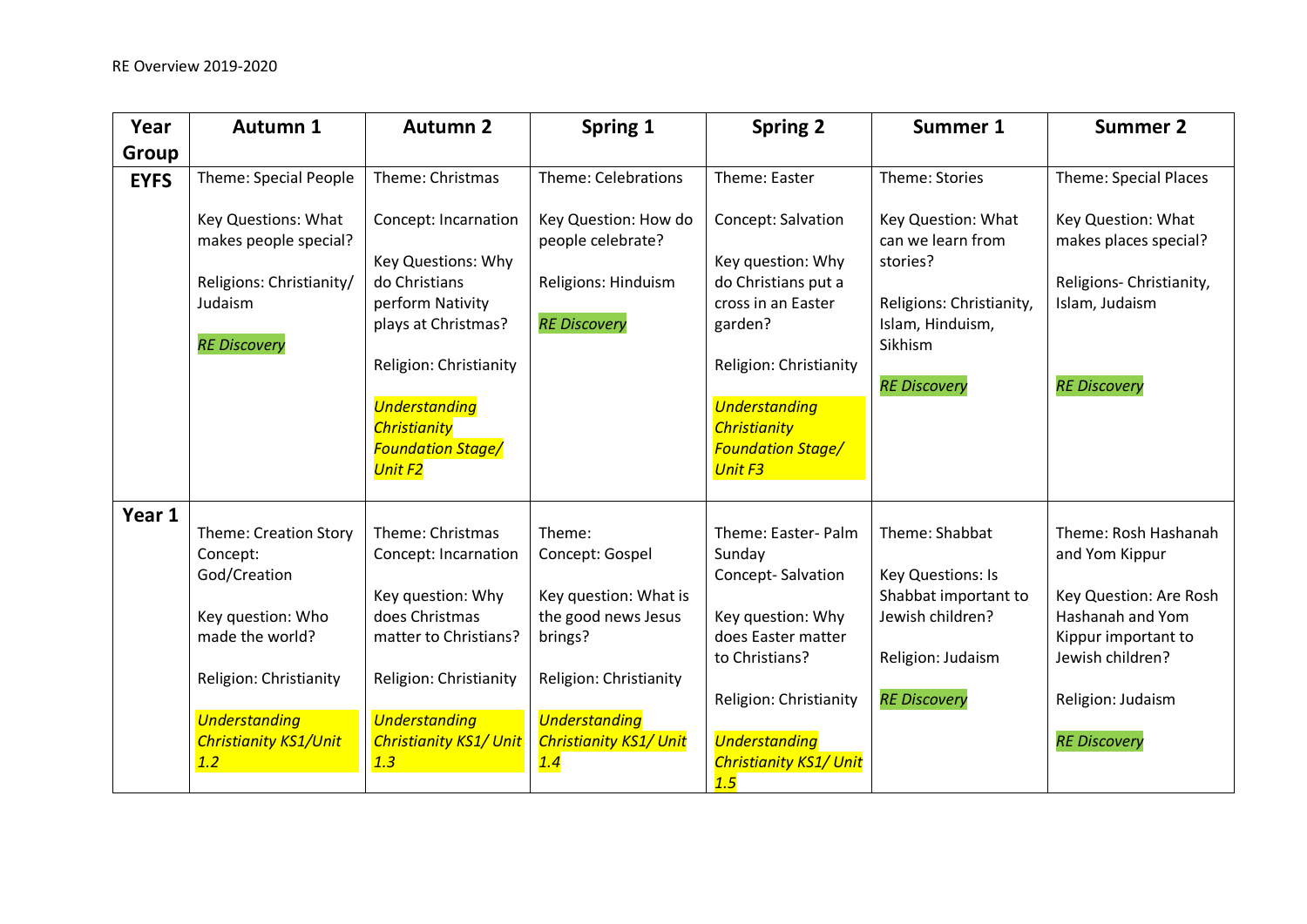| Year 2            | <b>Theme: Creation Story</b><br>Concept:<br>God/Creation    | Theme: Christmas<br>Concept: Incarnation                     | Theme: Prayer at<br>home                                            | Easter- Palm Sunday<br>Concept-Salvation                      | Theme: Community<br>and Belonging                                       | Theme: Hajj<br>Key Question: Does                    |
|-------------------|-------------------------------------------------------------|--------------------------------------------------------------|---------------------------------------------------------------------|---------------------------------------------------------------|-------------------------------------------------------------------------|------------------------------------------------------|
|                   | Key question: Who<br>made the world?                        | Key question: Why<br>does Christmas<br>matter to Christians? | <b>Key Question: Does</b><br>praying at regular<br>intervals help a | Key question: Why<br>does Easter matter<br>to Christians?     | <b>Key Questions: Does</b><br>going to a Mosque<br>give Muslims a sense | completing Hajj make a<br>person a better<br>Muslim? |
|                   | Religion: Christianity                                      | Religion: Christianity                                       | Muslim in his/her<br>everyday life?                                 | Religion: Christianity                                        | of belonging?<br>Religion: Islam                                        | Religion: Islam<br><b>RE Discovery</b>               |
|                   | <b>Understanding</b><br><b>Christianity KS1/Unit</b><br>1.2 | <b>Understanding</b><br><b>Christianity KS1/ Unit</b><br>1.3 | Religion: Islam<br><b>RE Discovery</b>                              | <b>Understanding</b><br><b>Christianity KS1/ Unit</b><br>1.5  | <b>RE Discovery</b>                                                     |                                                      |
| Year <sub>3</sub> | Theme: Creation                                             | Theme: Christmas                                             | Theme: Stories                                                      | Theme: Easter                                                 | Theme: Hindu beliefs                                                    | Theme: Pilgrimage to<br>the River Ganges             |
|                   | What do Christians<br>learn from the                        | Concept: Incarnation                                         | Concept: Gospel                                                     | Concept-Salvation                                             | Key Question: How<br>can Brahman be                                     | Key Question: Would                                  |
|                   | creation story?                                             | Key Question: Has<br>Christmas lost its                      | Key Question: What<br>kind of world did Jesus                       | Key Question: Why<br>do Christians call the                   | everywhere and in<br>everything?                                        | visiting the River Ganges<br>feel special to a non-  |
|                   | Religion: Christianity                                      | true meaning?                                                | want?                                                               | day Jesus died 'Good<br>Friday'?                              | Religion: Hinduism                                                      | Hindu?                                               |
|                   | <b>Understanding</b>                                        | Religion: Christianity                                       | Religion: Christianity                                              | Religion: Christianity                                        | <b>RE Discovery</b>                                                     | Religion: Hinduism                                   |
|                   | <b>Christianity Lower Key</b><br>Stage 2 / Unit 2A.1        | <b>RE Discovery</b>                                          | <b>Understanding</b><br><b>Christianity Lower Key</b>               | <b>Understanding</b>                                          |                                                                         | <b>RE Discovery</b>                                  |
|                   |                                                             |                                                              | Stage 2/ Unit 2A.4                                                  | <b>Christianity Lower</b><br><b>Key Stage 2/ Unit</b><br>2A.5 |                                                                         |                                                      |
|                   |                                                             |                                                              |                                                                     |                                                               |                                                                         |                                                      |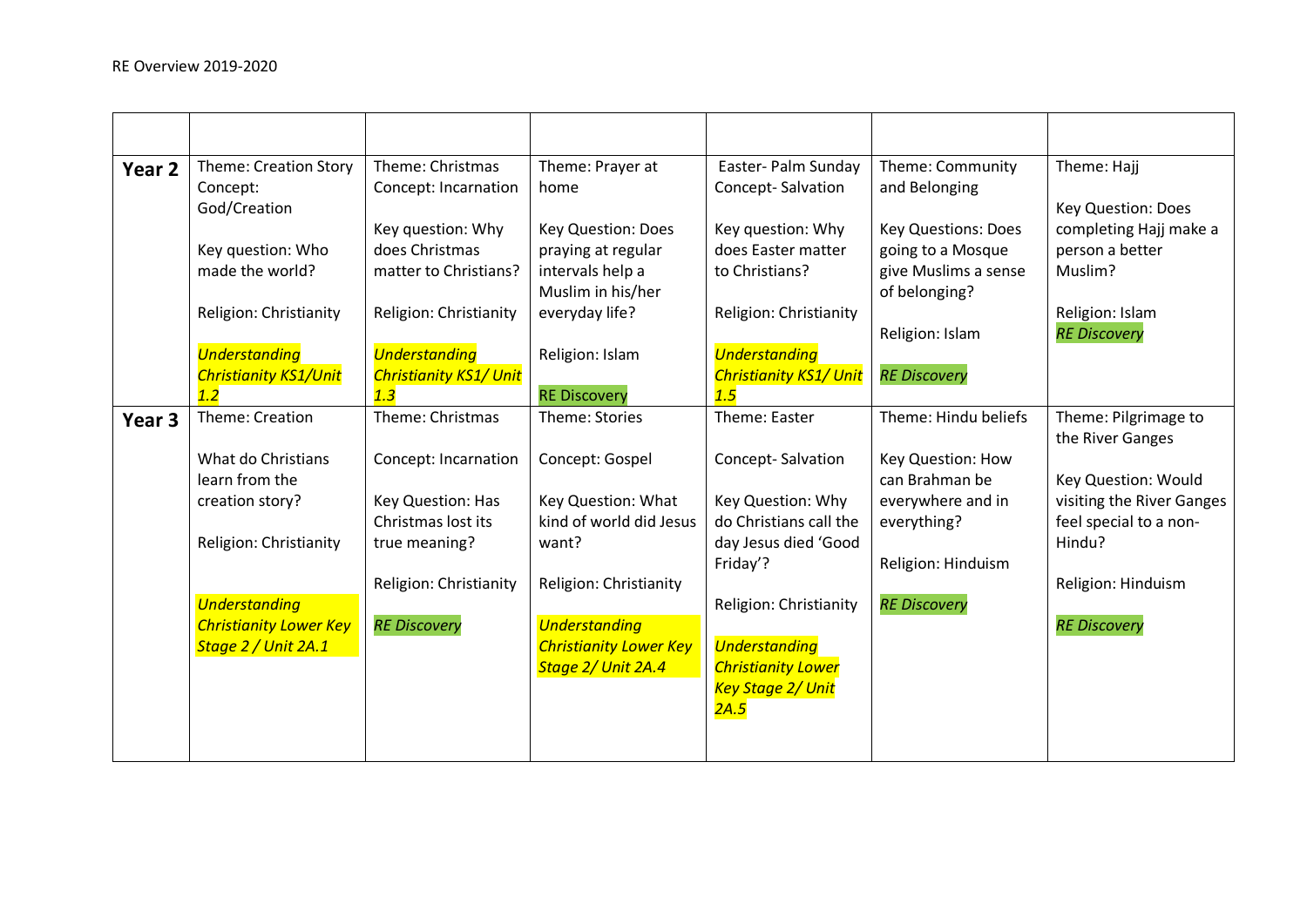| Year 4 | Theme: Beliefs and                       | Theme: Christmas                        | Theme: Passover             | Theme: Easter                              | Theme: Rites of                               | Theme: People                         |
|--------|------------------------------------------|-----------------------------------------|-----------------------------|--------------------------------------------|-----------------------------------------------|---------------------------------------|
|        | practices                                | Concept: Incarnation                    | Key Question: How           | Concept-Salvation                          | passage and good<br>works                     | Concept- People of God                |
|        | Key question: How                        |                                         | important is it for         |                                            |                                               |                                       |
|        | special is the                           | Key question: What                      | Jewish people to do         | Key Question: Why                          | Key Question: What is                         | Key question- What is It              |
|        | relationship Jews have                   | is the most                             | what God asks them          | do Christians call the                     | the best way for a Jew                        | like to follow God?                   |
|        | with God?                                | significant part of                     | to do?                      | day Jesus died 'Good                       | to show commitment                            |                                       |
|        |                                          | the nativity story for                  |                             | Friday'?                                   | to God?                                       | <b>Understanding</b>                  |
|        | Religion: Judaism                        | Christians today?                       | Religion: Judaism           | Religion: Christianity                     |                                               | <b>Christianity Lower Key</b>         |
|        | <b>RE Discovery</b>                      | Religion: Christianity                  | <b>RE Discovery</b>         | <b>Understanding</b>                       | Religion: Judaism                             | Stage 2/ Unit 2A.2                    |
|        |                                          |                                         |                             | <b>Christianity Lower</b>                  | <b>RE Discovery</b>                           |                                       |
|        |                                          | <b>RE Discovery</b>                     |                             | <b>Key Stage 2/ Unit</b>                   |                                               |                                       |
|        |                                          |                                         |                             | 2A.5                                       |                                               |                                       |
| Year 5 | Theme: Belief in                         | Theme: Christmas                        | Theme: Beliefs and          | Theme: Easter                              | Theme: Prayer and                             | Theme: Stories                        |
|        | action                                   |                                         | moral values                |                                            | worship                                       |                                       |
|        |                                          | Concept: Incarnation                    |                             | Concept: Salvation                         |                                               | Concept: Gospel                       |
|        | Key question: How far                    |                                         | Key question: Are Sikh      |                                            | Key question: What is                         |                                       |
|        | would a Sikh go for<br>his/her religion? | Key question: Was<br>Jesus the Messiah? | stories important<br>today? | Key question: What<br>did Jesus do to save | the best way for a Sikh<br>to show commitment | Key question: What<br>would Jesus do? |
|        |                                          |                                         | Religion: Sikhism           | human beings?                              | to God?                                       |                                       |
|        | Religion: Sikhism                        | Religion: Christianity                  |                             |                                            |                                               | Religion: Christianity                |
|        |                                          |                                         | <b>RE Discovery</b>         | Religion: Christianity                     | Religion: Sikhism                             |                                       |
|        | <b>RE Discovery</b>                      | <b>Understanding</b>                    |                             |                                            |                                               | <b>Understanding</b>                  |
|        |                                          | <b>Christianity Upper</b>               |                             | <b>Understanding</b>                       | <b>RE</b> discovery                           | <b>Christianity Upper Key</b>         |
|        |                                          | <b>Key Stage 2/ Unit</b>                |                             | <b>Christianity Upper</b>                  |                                               | Stage 2/Unit 2B.5                     |
|        |                                          | 2B.4                                    |                             | Key Stage 2/ Unit                          |                                               |                                       |
|        |                                          |                                         |                             | 2B.6                                       |                                               |                                       |
|        |                                          |                                         |                             |                                            |                                               |                                       |
|        |                                          |                                         |                             |                                            |                                               |                                       |
|        |                                          |                                         |                             |                                            |                                               |                                       |